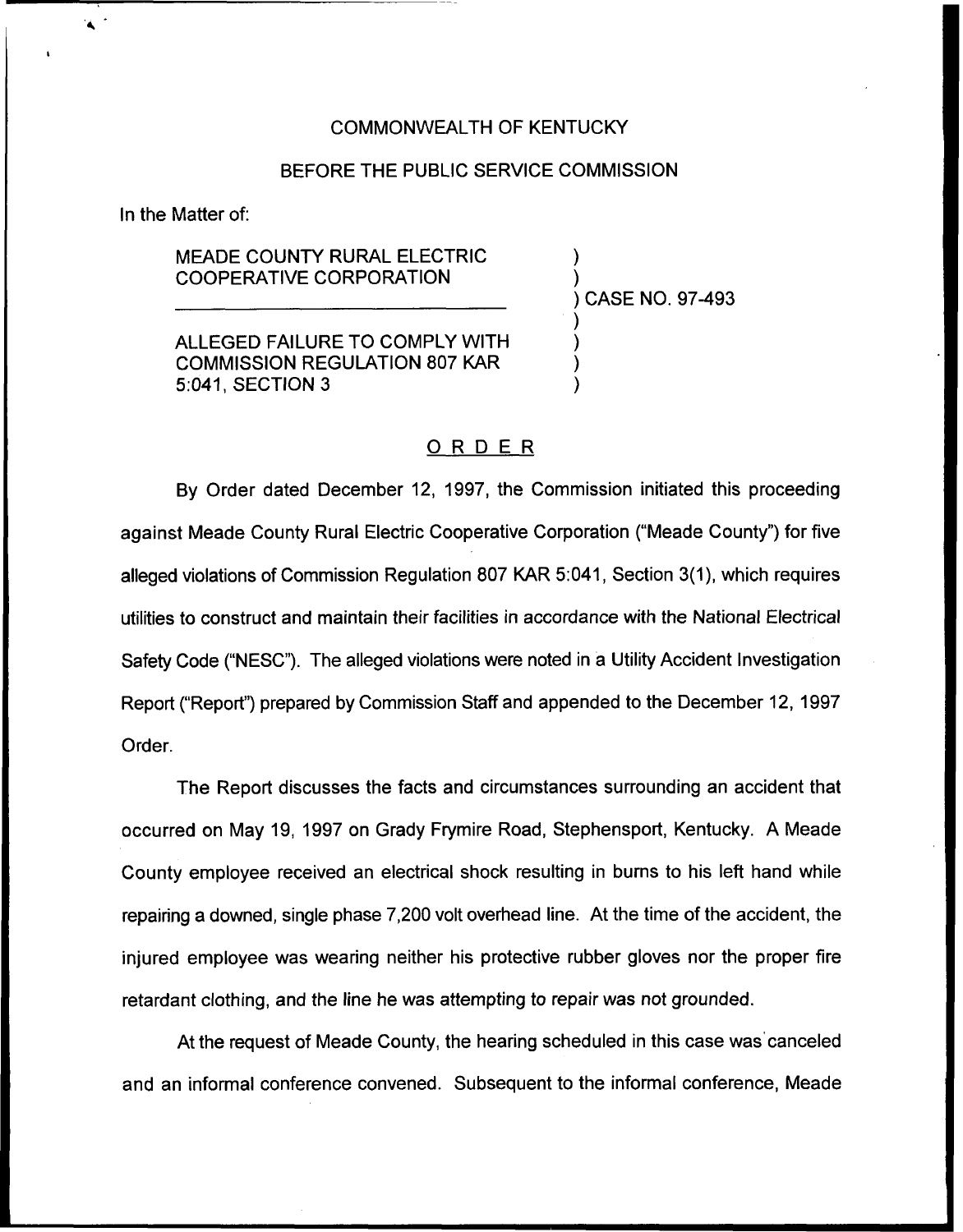County and Commission Staff entered into a Stipulation of Facts and Agreement ("Stipulation\*'), which was filed in the record on March 27, 1997 and is attached hereto as Appendix A. The Stipulation sets forth the operative facts surrounding the accident and the subsequent remedial actions taken by Meade County, including the expenditure of almost \$9,000 to purchase additional equipment to be carried on its service and line trucks.

In determining whether the results of the Stipulation are in the public interest and are reasonable, the Commission has taken into consideration the comprehensive nature of the Stipulation and the remedial actions taken by Meade County. Based on the evidence of record and being otherwise sufficiently advised, the Commission finds that the Stipulation is in accordance with the law and does not violate any regulatory principle. The Stipulation is the product of serious, arms-length negotiations among capable, knowledgeable parties, is in the public interest, and results in a reasonable resolution of all issues in this case.

IT IS THEREFORE ORDERED that:

Tthe Stipulation set forth in Appendix A is adopted and approved in its entirety  $\mathbf 1$ . as a complete resolution of all issues in this case.

2. This case is closed.

Done at Frankfort, Kentucky, this 14th day of April, 1998.

PUBLIC SERVICE COMMISSION

Vice *ይ*hairman

**ATTES** Executive Director

Commissioner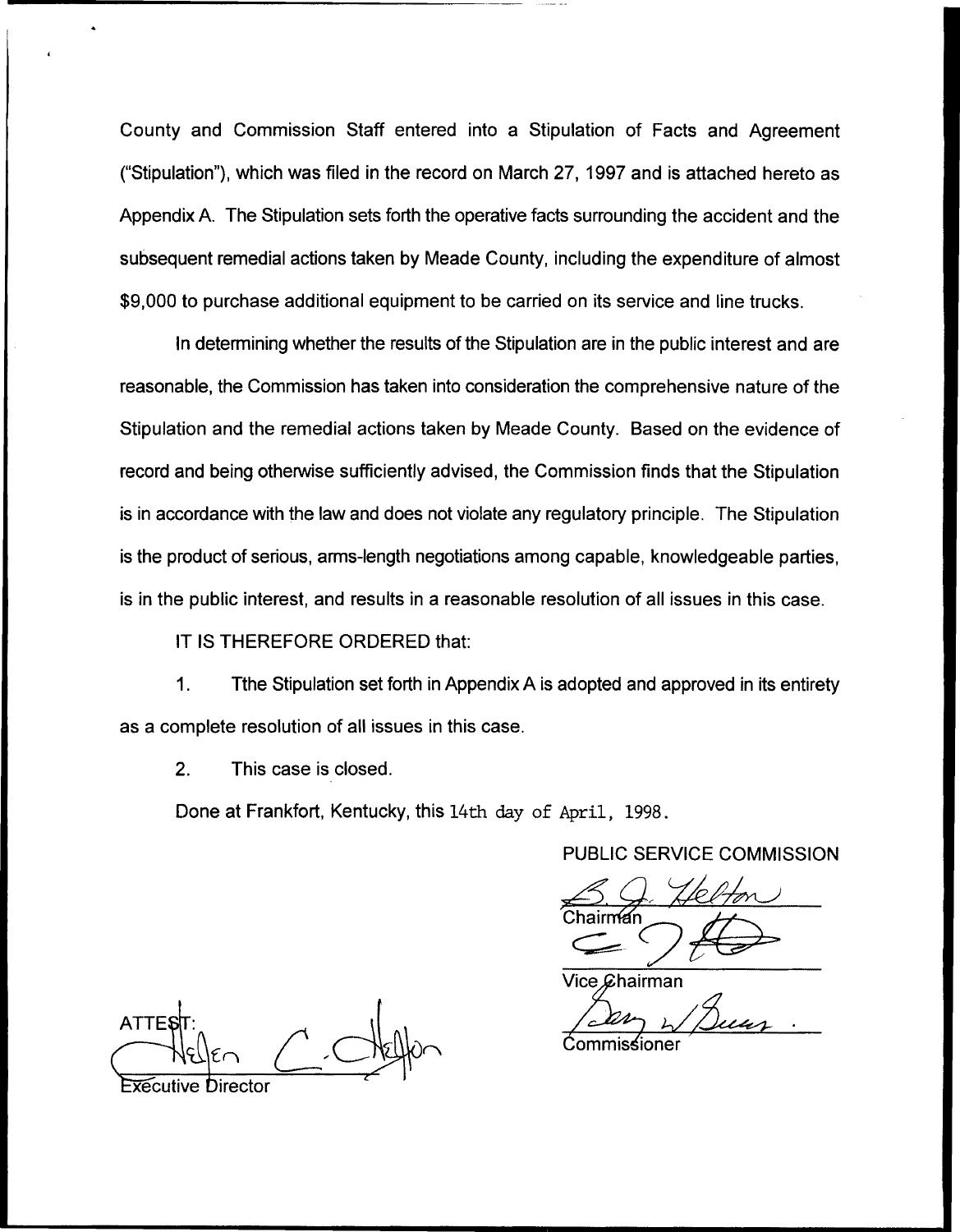#### APPENDIX A

AN APPENDIX TO AN ORDER OF THE KENTUCKY PUBLIC SERVICE CONNISSION IN CASE NO. 97-493 DATED 4/14/98 COMMONWEALTH OF KENTUCKY

### BEFORE THE PUBLIC SERVICE COMMISSION

In the Matter of:

MEADE COUNTY RURAL ELECTRIC COOPERATIVE CORPORATION ALLEGED FAILURE TO COMPLY WITH COMMISSION REGULATION 807 KAR 5:041, SECTION 3

) CASE NO. 97-493

)

) )

## STIPULATION OF FACTS AND AGREEMENT

Meade County Rural Electric Cooperative Corporation ("Meade County") is a Kentucky corporation engaged in the distribution of electricity for compensation for lights, heat, power, and other uses, and is a utility subject to Commission jurisdiction.

On May 19, 1997, five employees of Meade County, including a foreman, were repairing a downed single-phase 7,200 volt overhead line on Grady Frymire Road, Stephensport, Kentucky. One of the employees, John Crosier, was on a pole adjacent to the broken phase wire white the other employees were on the ground splicing the broken phase wire. After completing the splice, the phase wire was pulled up to Mr. Crosier. Upon contacting the phase wire, Mr. Crosier received an electrical shock resulting in burns to his left hand. At the time of the-incident, Mr. Crosier was wearing neither his protective gloves, nor the proper fire retardant clothing, and the line he was attempting to repair was not grounded.

Commission Staff conducted an investigation of the accident and issued a Utility Accident Investigation Report ("Report"), dated August 6, 1997. The Report notes five probable violations of Commission regulation, 807 KAR 5:041, Section 3(1), all arising under the NESC 1990 Edition as follows: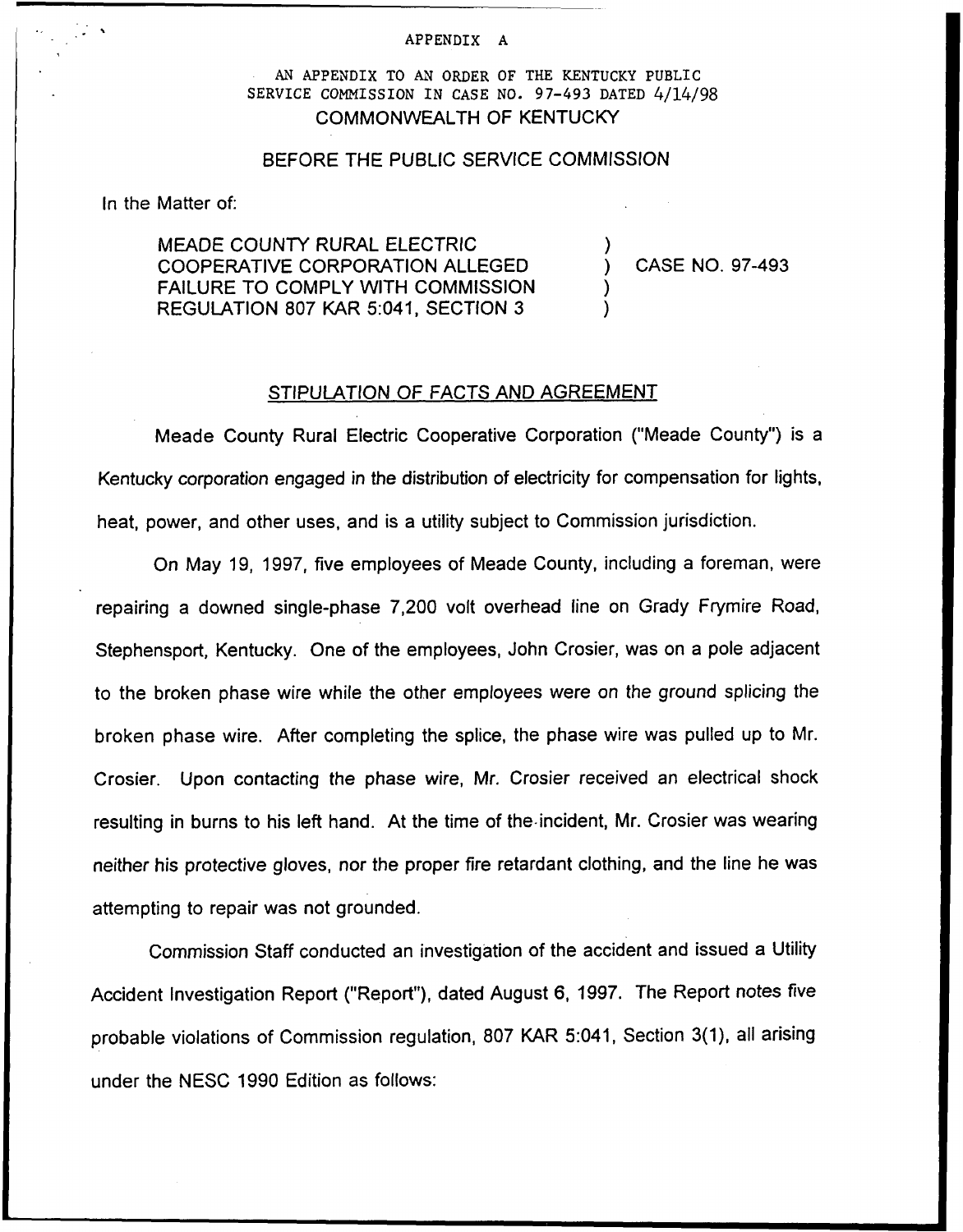$1.$ Rule 420 <sup>H</sup> - Failure to use personal protective equipment.

2. Rule 430.I - Failure to wear clothing suitable for the assigned tasks and work environment.

 $3.$ Rule 421.A.1 - Failure of first level supervisor to adopt such precautions as are within his authority to prevent accidents.

4. Rule 421.A.2 - Failure of first level supervisor to see that safety rules and operating procedures are observed by employees under his direction.

5. Rule 444.D - Failure to ground the line which is being worked on.

By order December 12, 1997, the Commission initiated this proceeding against Meade County and ordered it to show cause, if any it can, why it should not be subject to the penalties of KRS 278.990 for the five alleged violations noted in the Report which was appended to the Order. In response to that Order, Meade County filed an answer which states that it agrees with the facts set forth in the Report.

Subsequent to the May 19, 1997 accident, Meade County took the following remedial actions:

1. Safety meetings were held with all operations employees.

2. Meade County's safety committee was reorganized so that its membership included a cross-section of all functional areas of the utility and written policies were developed to authorize the safety committee to impose penalties for safety evaluations.

3. After consultation with its safety and training coordinator, Meade County agreed to purchase additional equipment to be carried on its service and line trucks at a cost of \$8,951, as shown in the attached letter dated February 6, 1998.

-2-